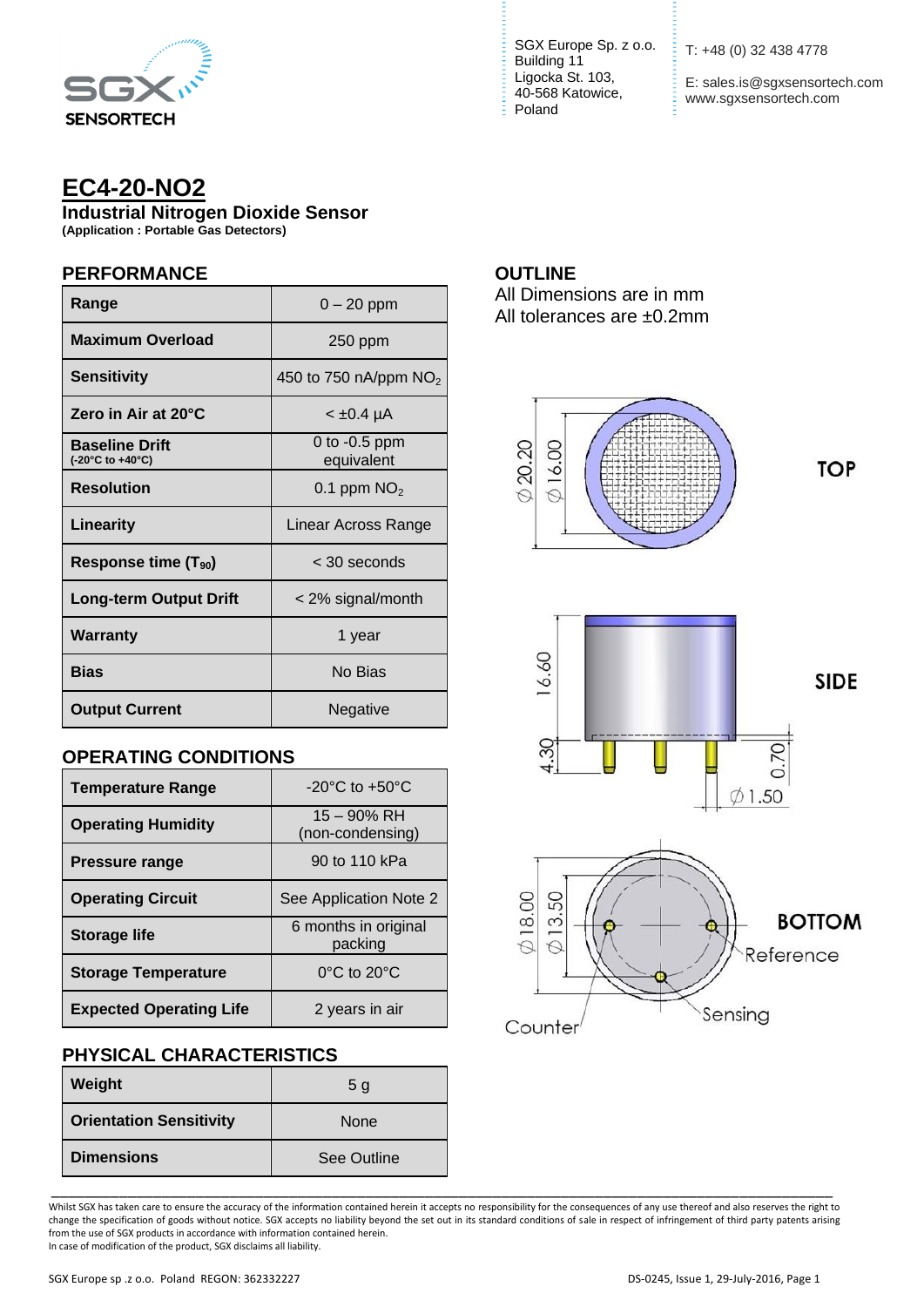

SGX Europe Sp. z o.o. Building 11 Ligocka St. 103, 40-568 Katowice, Poland

T: +48 (0) 32 438 4778

E: sales.is@sgxsensortech.com www.sgxsensortech.com

#### **CROSS-SENSITIVITY DATA**

| <b>GAS</b>              | <b>CONCENTRATION (ppm)</b> | <b>OUTPUT SIGNAL (ppm NO2 equivalent)</b> |
|-------------------------|----------------------------|-------------------------------------------|
| Carbon Monoxide         | 300                        |                                           |
| <b>Hydrogen Sulfide</b> | 15                         | $-1.2$                                    |
| <b>Sulfur Dioxide</b>   |                            | -5                                        |
| Nitric Oxide            | 35                         |                                           |
| Chlorine                |                            |                                           |

*\* See Important Notes*

## **IMPORTANT NOTES**

- 1.) Do not solder to the connector pins as this may damage the sensor and thereby invalidate the warranty.
- 2.) Details on recommended connector pins can be found in the Frequently Asked Questions within the Gas Sensor section of the SGX website.
- 3.) All performance specifications are based upon the following environmental conditions: 20°C, 50% relative humidity, 101kPa.
- 4.) Cross Sensitivity Data is for information only. Calibration is recommended with target gas as the accuracy of calibration and measurement cannot be ensured.
- 5.) The cross sensitivities are including but not limited to the gases stated in the table. It may respond to other gases.
- 6.) The cross sensitivities may fluctuate between  $\pm$  30% and may differ from batch to batch or across sensor's life time.
- 7.) The device is designed to be RoHS compliant.

\_\_\_\_\_\_\_\_\_\_\_\_\_\_\_\_\_\_\_\_\_\_\_\_\_\_\_\_\_\_\_\_\_\_\_\_\_\_\_\_\_\_\_\_\_\_\_\_\_\_\_\_\_\_\_\_\_\_\_\_\_\_\_\_\_\_\_\_\_\_\_\_\_\_\_\_\_\_\_\_\_\_\_\_\_\_\_\_\_\_\_\_\_